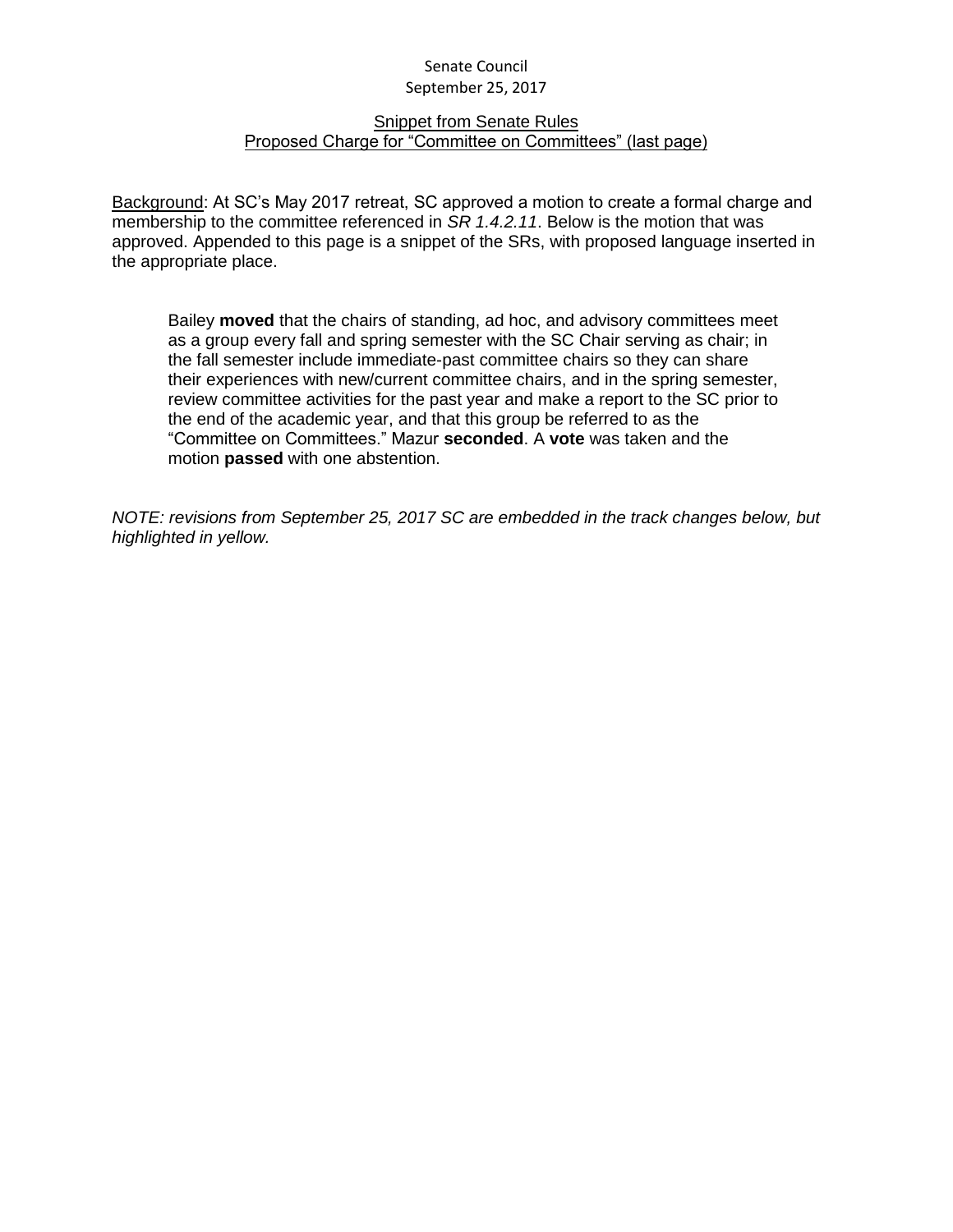# **1.4.2 STANDING COMMITTEES**

(Chaired by a member of the Senate with a majority of members who are elected Faculty Senators)

#### **1.4.2.1 Senate Rules and Elections Committee (SREC)**

The SREC is charged with codifying, making editorial changes in, and interpreting, the *Rules* of the Senate, at the direction or with the approval of either the Senate Council or the Senate. It shall be responsible for initiating any changes in the *Rules* concerning the organization of the Senate (SR 1). It shall also evaluate and revise any section of the *Rules* where necessary to eliminate inconsistencies, clarify confusing statements, and note omissions, and may initiate and suggest to the Senate Council any necessary modification in the *Rules.*

The SREC shall certify faculty member eligibility in elections of Faculty Trustees, and in elections of University Faculty representatives to the Senate, to the Senate Council, and to a Presidential Search Committee. In addition, the SREC shall recommend to the University Senate election policies and procedures.

### **1.4.2.2 Senate Admissions and Academic Standards Committee (SAASC)**

The SAASC is charged to examine and recommend to the University Senate changes: in the admission requirements and grading rules; standards for granting academic credit; probation and suspension procedures; and degree and graduation requirements. Basically, the SAASC shall review Sections IV and V of the *Senate Rules* but may consider other related areas. Recommendations by the SAASC on conditions of merit and circumstance for (1) graduation requirements, (2) honors with degrees that are conferred to graduating students (SR 5.4.2.2) and (3) Honorary Degrees conferred to others (SR 5.4.2.3), shall be acted upon by the elected University Faculty Senators, as per KRS 164.240.

#### **1.4.2.3 Senate Academic Facilities Committee (SAFC)**

The SAFC is charged with the responsibility of providing information and recommendations to the Senate about the alteration, construction, and allocation of all property and physical facilities that may affect the educational objectives of the University. In this regard, it shall be concerned about such matters as classrooms, buildings and grounds, shops and other such real property, audio-visual and television equipment, computers, duplication and printing facilities, vehicle pools, and scientific and musical instruments. The SAFC shall act in these ways:

**A.** Serve the administration as a source of faculty information and opinion about the need, design, and priority and construction or renovation projects.

**B.** Inform the Senate at least annually about problems relating to the alteration, construction, or allocation of academic facilities and about future plans and priorities for them. Whenever necessary, the SAFC may initiate action by preparing a recommendation to the administration, which should be routed through the Senate Council for Senate approval.

**C.** Maintain communication with the appropriate administrators about the current status and utilization of academic facilities. [US: 10/12/81]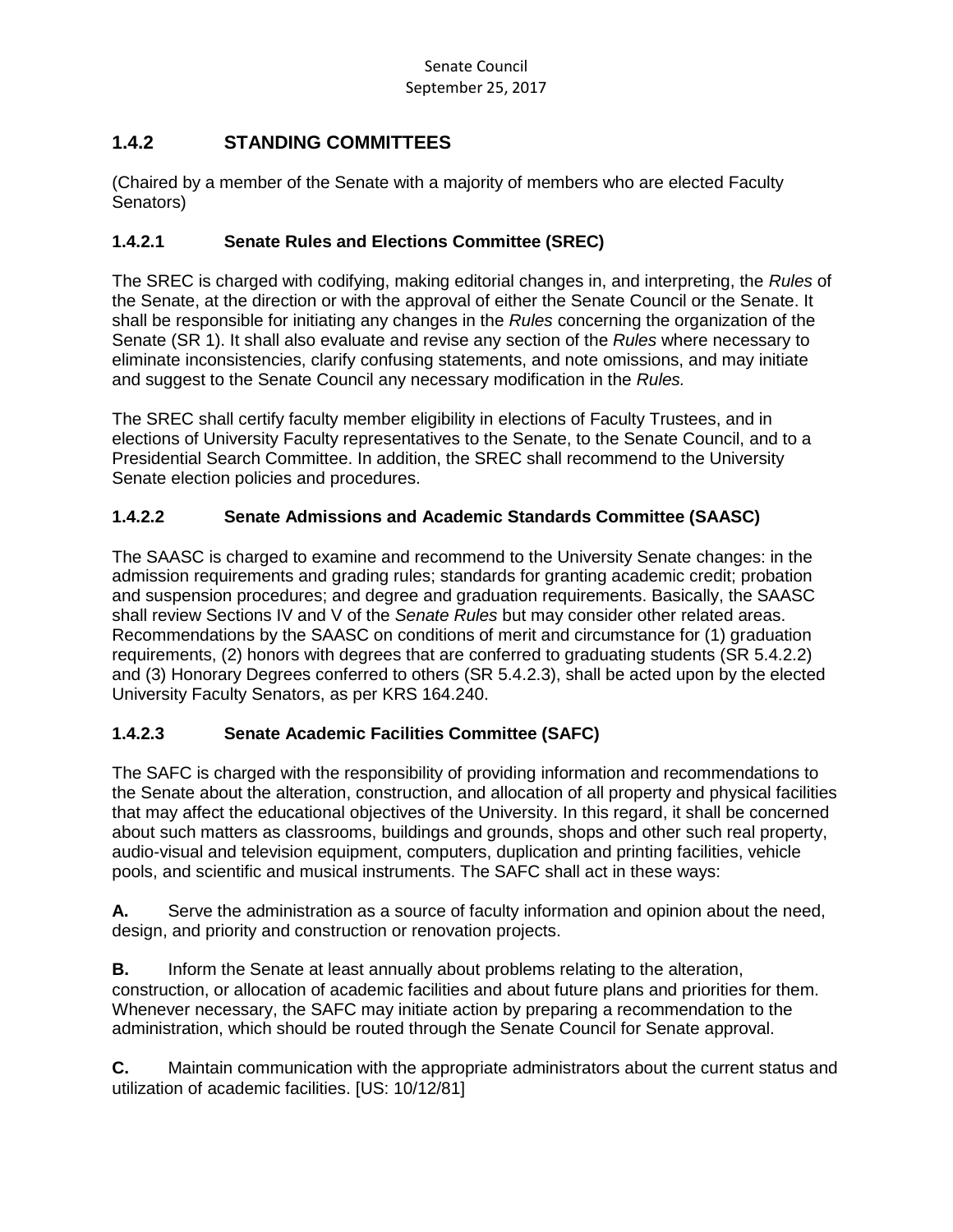**D.** Study the use, renovation, and need for space (including classrooms) and equipment relevant to academic programs and functions. [US: 3/12/84]

# **1.4.2.4 Senate Library Committee (SLC)**

The SLC is charged with the responsibility for recommending to the University Senate policies to promote the educational interests of the University as a whole with respect to the Libraries, the faculty body of which is equivalent to the faculty of a college (GR VII.A.1). The SLC is responsible for consultation and advising with faculty of the Libraries or the Dean of Libraries, on such matters as are referred to it by the by the Libraries faculty, by the Dean, or by other University personnel, which pertain to improving the effectiveness of the Libraries as a part of the broad academic program of the University of Kentucky.

# **1.4.2.5 Senate Research and Graduate Education Committee (SRGEC)**

The SRGEC shall be responsible for reviewing University research policies and their implementation. It shall also be responsible for reviewing graduate education policies and their implementation. In addition, it shall make recommendations to the University Senate regarding those policies and the priorities for them. [US: 9/9/2013]

Graduate education includes postdoctoral scholars and postdoctoral fellows [SREC: 12/17/2013].

# **1.4.2.6 Senate Academic Programs (SAPC)**

The SAPC is charged with recommending action to the Senate on all new academic programs approved by the Undergraduate Council, the Graduate Council, or the Health Care Colleges Council. Specifically, the SAPC shall review the academic excellence, the need, and the impact, desirability, and priority of the new academic program in relation to other programs. In approving a new program, the Committee shall recommend a priority to indicate its importance and the immediacy with which it should be implemented.

The Committee shall function mainly through three permanent subcommittees: Graduate Degree Programs, First Degree Programs (including undergraduate degree programs), and Professional and Pre-professional Degree programs. The appropriate subcommittee shall investigate the proposed new program and present its evaluation to the full committee, which shall decide on its recommendation to the Senate. In ascertaining the appropriate subcommittee, and in acting upon the recommendations of the SAPC, it is the policy of the University Senate to adopt and utilize the definitions of the Council on Postsecondary Education that distinguish these different types of degree programs.

# **1.4.2.7 Senate Academic Planning and Priorities Committee (SAPPC)**

The SAPPC is charged with concern over major, broad, long-range plans and priorities. It shall:

**A.** identify major academic problems likely to be faced by the University in the foreseeable future;

- **B.** formulate and recommend to the Senate plausible academic goals for the institution;
- **C.** develop procedures and criteria for recommending academic priorities;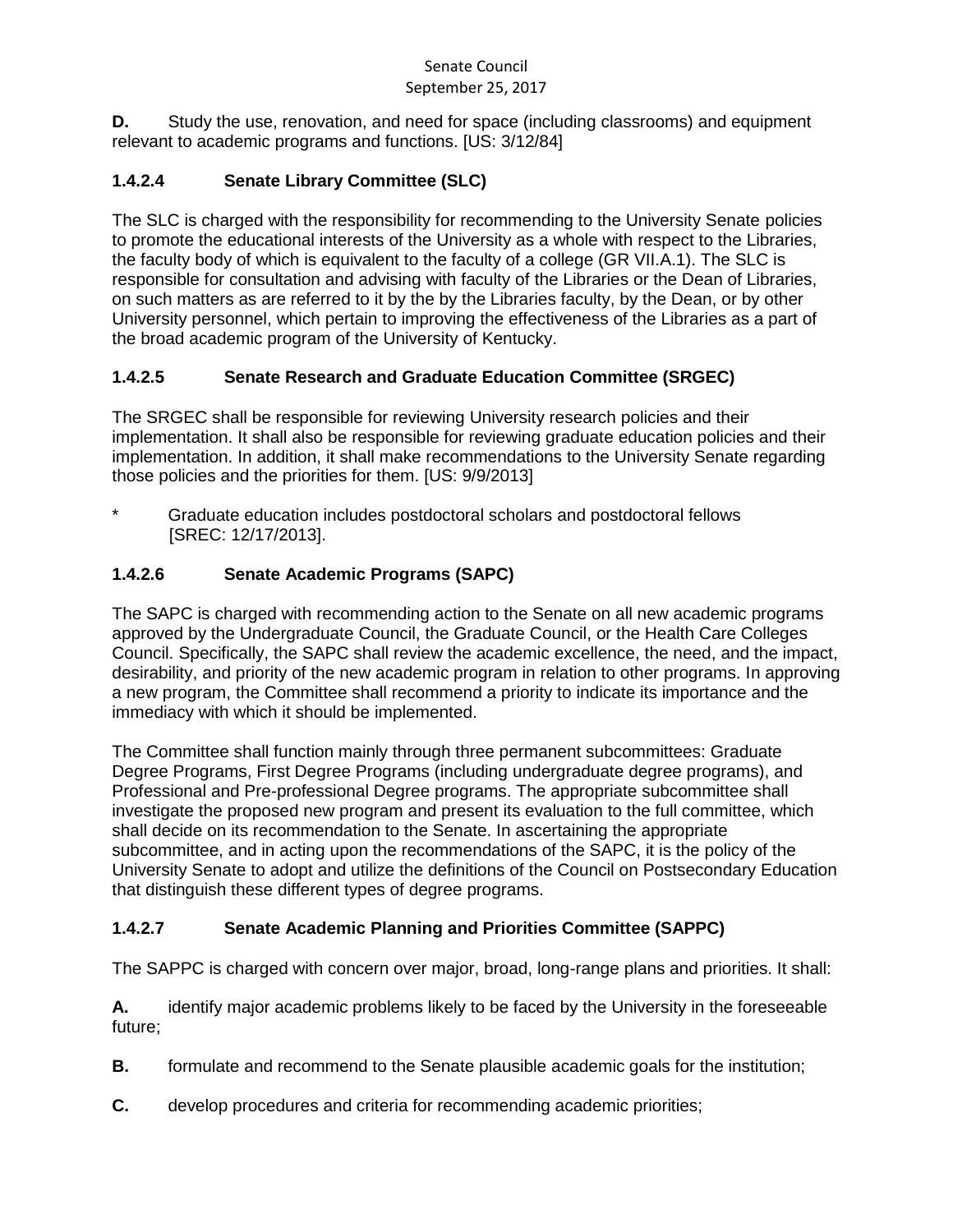**D.** recommend to the Senate institutional policies that recognize academic priorities and goals, assess the progress of the institution toward its goals and report periodically to the Senate; and,

**E.** recommend to the Senate a means for increasing the University's effectiveness in establishing and implementing its academic policies.

**F.** serve the Senate and the administration as a source of faculty information and opinion concerning academic planning and priorities. [US: 4/10/89]

### **1.4.2.8 Senate Academic Organization and Structure Committee (SAOSC)**

The SAOSC is charged to:

**A.** review and recommend to the University Senate priorities on all proposals for new educational units (colleges, schools, departments, graduate centers, multidisciplinary research centers and institutes; interdisciplinary instructional programs)

**B.** review all proposals for abolishment or merger of existing educational units;

**C.** review all proposals for major changes in organization and structure of educational units;

**D.** make appropriate recommendations to the University Senate (and through the Senate to the President and/or Provost) regarding creation, abolition or alterations in organization or structure, or reporting relationships, of educational units throughout the University.

**E.** Study and report to the Senate on matters pertaining to faculty size and strength, and student enrollment. [US: 3/12/84]

#### **1.4.2.9 Senate Institutional Finances and Resources Allocation Committee (SIFRAC)** [US: 2/8/2010]

The purpose of the Senate's Institutional Finances and Resource Allocation Committee (SIFRAC) shall be to function in an advisory capacity to the Office of Planning, Budget, and Policy Analysis and inform the University Senate Council and the Staff and University Senates on the present status of the prospective changes in the finances and other resources available to the University.

**A.** The SIFRAC shall analyze public budget documents, published reports about financial and other trends, shall routinely solicit an informational session by a University financial officer on annual budget proposals and prospective intraacademic year budget cuts or modifications prior to their submission on the Board of Trustees, and shall function as follows:

**1.** SIFRAC may receive specified directions from the University and Staff Senate chairs jointly on items relative to the current fiscal situation; and

**2.** Minimally shall meet once a semester with the Vice President of Planning, Budget and Policy; and

**3.** SIFRAC shall meet as many times as deemed necessary by SIFRAC.